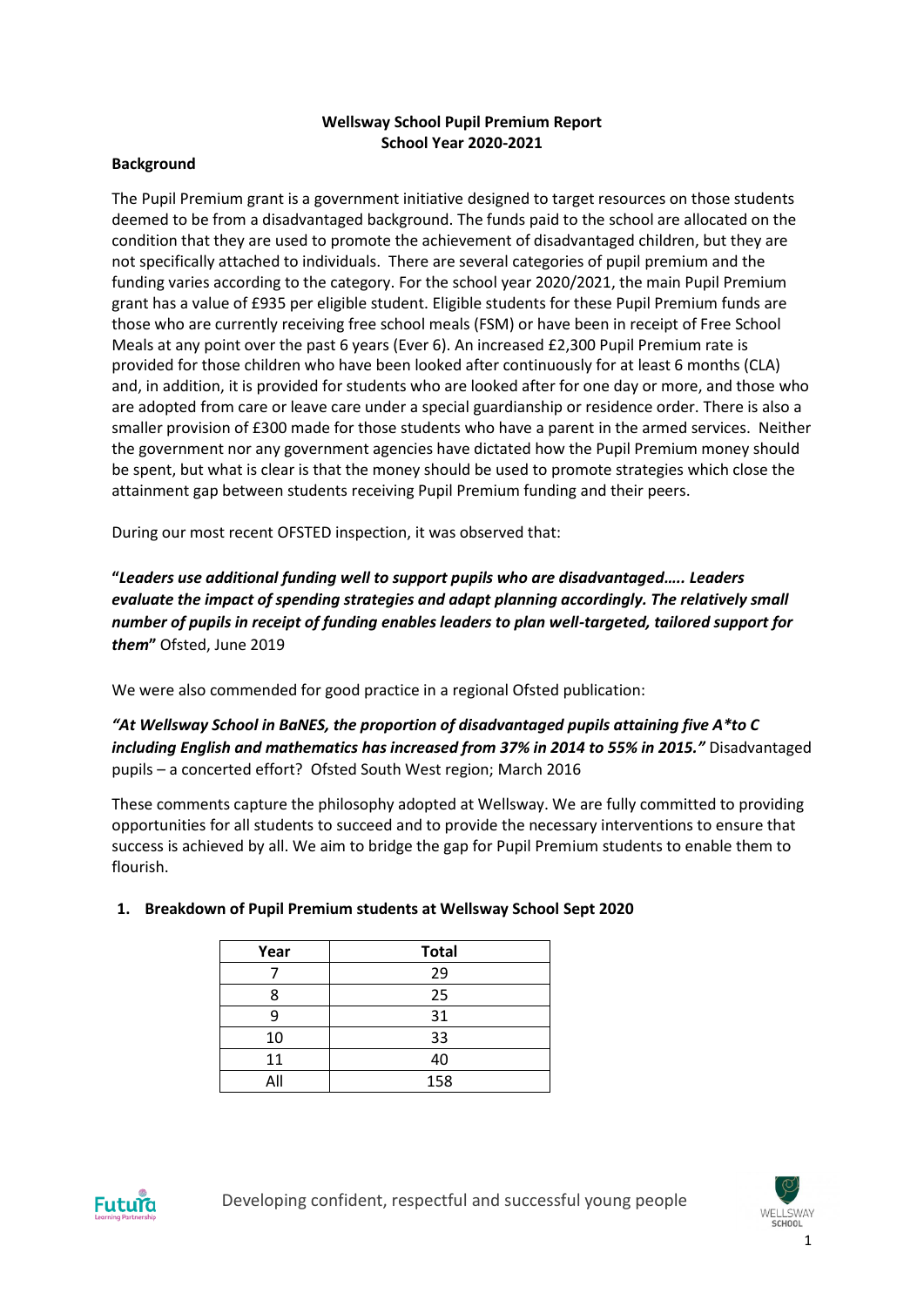## **2. Strategies for closing the gap – a brief overview**

Wellsway school is a comprehensive school with approximately 15% of main school (years 7 to 11) students being eligible for the Pupil Premium funding. No single intervention provides a complete solution to the complex educational issues in any school and it is therefore a multi-faceted approach that we feel offers the best opportunity for students to succeed. The key to closing the gap between Pupil Premium students and non-Pupil Premium students is careful and thorough tracking of attainment and progress, followed by evidence-based intervention at an individual level. We aim to offer an individualised support package for students based on personal needs as we fully appreciate that 'one size does not fit all'.

## **The main barriers faced by our Pupil Premium Students**

When designing our strategy for effectively supporting our disadvantaged learners, we take the following facts into account:

- Some of our disadvantaged students start from relatively low prior attainment in KS2
- A number need to build greater resilience, motivation and aspiration
- A small, but significant, number will benefit from greater parental engagement
- A minority do not arrive at school in an emotional state conducive to good learning
- Some students have experienced limited opportunity to enrich their learning, for example through participation in educational visits or access to IT equipment.

At Wellsway, the careful monitoring and tracking of students is done primarily at School Leadership Team meetings, strategic Raising Achievement Group meetings (comprising key middle and senior leaders) then through curriculum and house line management meetings and team meetings. There are three main data collection times during the year for Key Stage 3 and four for years 10 and 11. These regular data collections cover academic achievement, attendance and attitude to learning. This tracking can then inform effective interventions. Interventions come in a variety of forms but must be specific to the needs of the individual/ group of students and not simply generic strategies. Examples of such strategies at Wellsway include:

- Teacher development through training and raised awareness of the needs of our disadvantaged youngsters.
- The creation of extra maths and English groups to give smaller class sizes for those students in need of closer monitoring and intervention.
- Homework support afterschool for students in years 7 to 11
- One-to-one and small group tuition
- Solution focussed mentoring to help students overcome social and emotional barriers
- The creation of peer mentoring where higher ability students in year 11 support lower ability students in Maths and sixth form students mentor students in specific subject areas.

We also know that for students to succeed attendance is critical. Improving and maintaining attendance is a fundamental part of improving standards at Wellsway. We aim to establish a culture and ethos which supports and nurtures individuals.



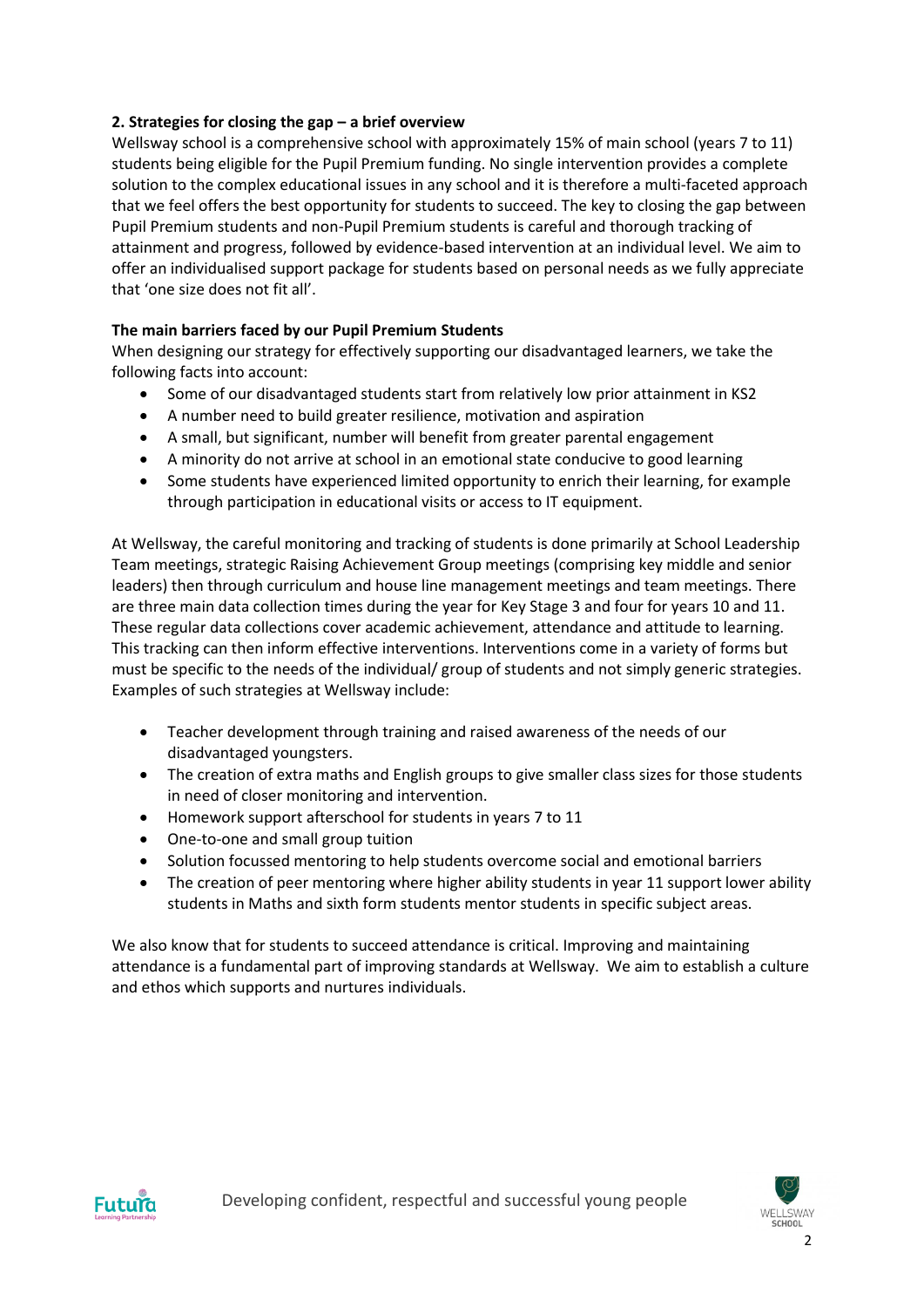## **3. Pupil Premium Funding**

The total funding we received for the year 2019-20 is given below:

| 2019-2020               |                                 |            |
|-------------------------|---------------------------------|------------|
| <b>Funding Stream</b>   | <b>Total Number of Students</b> | Amount (£) |
| Total Amount of funding | 150                             | £144.440   |

The total funding we expect to receive for the year 2020-21 is given below:

| 2020-2021                      |                                 |            |
|--------------------------------|---------------------------------|------------|
| <b>Funding Stream</b>          | <b>Total Number of Students</b> | Amount (£) |
| <b>Total Amount of funding</b> | 158                             | 152.520    |

#### **4. Pupil Premium Planned Spending**

Here is a breakdown of the projected expenditure for the year 2020-21.

#### **4.1 Improving Literacy and Numeracy**

| <b>Improvement Initiative</b>         | Amount (£) | <b>Description</b>                            |
|---------------------------------------|------------|-----------------------------------------------|
| Key Stage 3 Literacy                  | £6000      | A small class of 8/9 students have            |
| interventions                         |            | alternative lessons to improve literacy and   |
|                                       |            | support access to the rest of the             |
|                                       |            | curriculum.                                   |
| Year 7/8 Numeracy groups              | £5400      | Groups of students in year 7 and 8 are        |
|                                       |            | withdrawn from lessons to receive extra       |
|                                       |            | numeracy catch-up mainly delivered            |
|                                       |            | through specially designed mathematical       |
|                                       |            | games.                                        |
| Literacy groups                       | £7200      | Small groups of students in Key stage 3 are   |
|                                       |            | withdrawn from lessons and receive extra      |
|                                       |            | Literacy catch-up lessons. The main focus is  |
|                                       |            | reading, spelling and writing. Extra sessions |
|                                       |            | also take place after school.                 |
| Key stage 3/4 English and Maths       | £21000     | The creation of extra maths and English       |
| groups                                |            | groups to give smaller class sizes for those  |
|                                       |            | students in need of closer monitoring and     |
|                                       |            | intervention.                                 |
| Paired reading scheme                 | £350       | Literacy support assistant co-ordinates       |
|                                       |            | volunteers of older students to support       |
|                                       |            | students reading during.                      |
| <b>Literacy and Numeracy Teaching</b> | £8400      | Extra hours for in class intervention work    |
| Assistants                            |            | with pupil premium students as well as at     |
|                                       |            | lunchtimes, tutor times and after school.     |
| <b>IT Equipment</b>                   | £1500      | Apps for the IPads to provide the latest      |
|                                       |            | specialist resources for daily practice to    |
|                                       |            | improve numeracy levels.                      |
| Library                               | £500       | Books and magazines to support and            |
|                                       |            | encourage reading for pleasure.               |



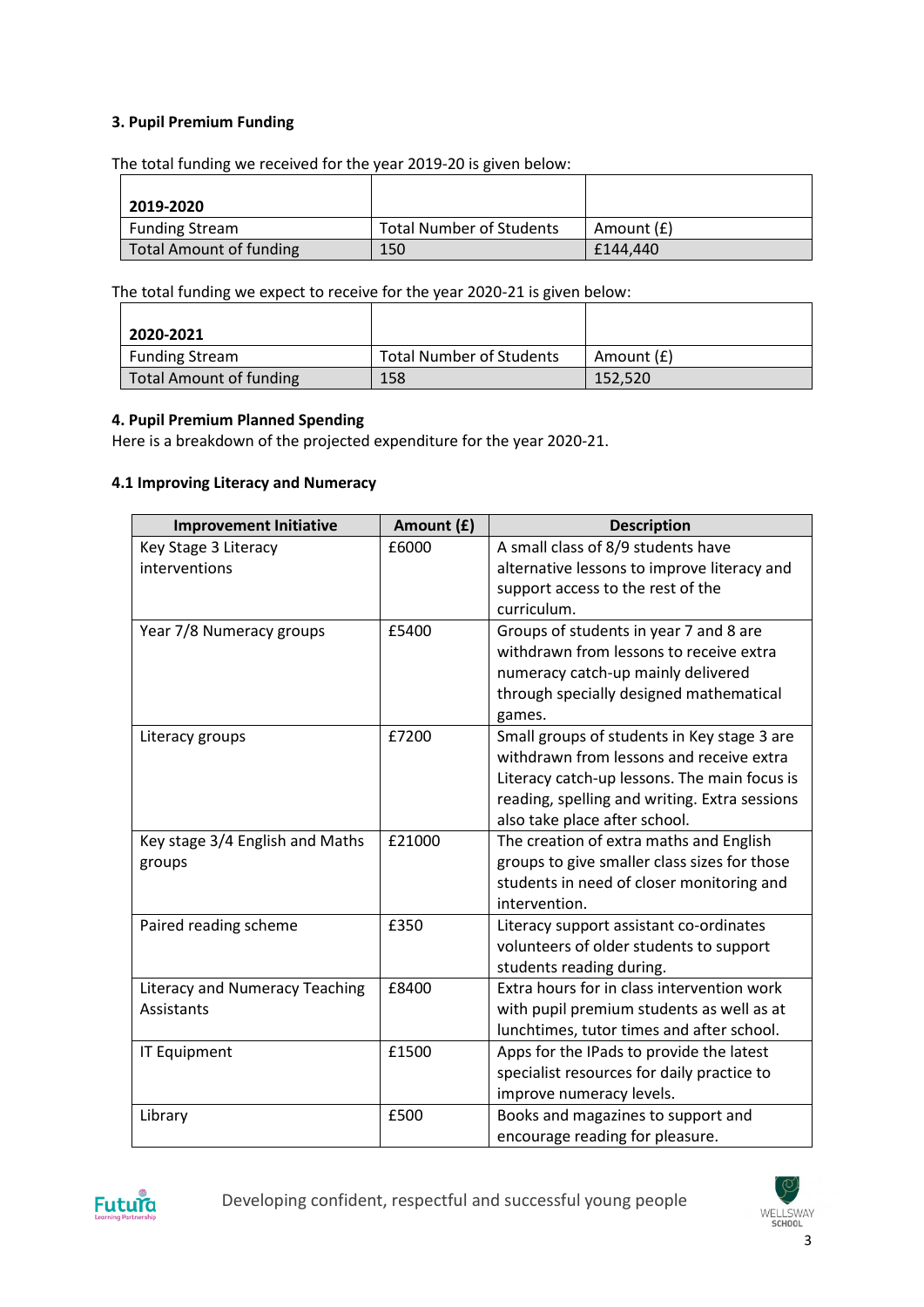# **4.2 Improving Academic outcomes**

| Improvement Initiative        | Amount (£) | Description                                    |
|-------------------------------|------------|------------------------------------------------|
| <b>Administration Support</b> | £6500      | Admin support organises all interventions      |
|                               |            | and communications with families.              |
| <b>English Master classes</b> | £1200      | Year 11 students are taught techniques to      |
|                               |            | support performance in the exams               |
| Tuition                       | £21000     | This tuition is mainly offered to students     |
|                               |            | who are failing to reach their targets. In     |
|                               |            | year 11 it is offered to all students in       |
|                               |            | English and Maths and to some students in      |
|                               |            | other subjects. Most tuition sessions are 1:1  |
|                               |            | or pairs, there is also small group tuition on |
|                               |            | occasions. Tuition takes place from 3.30 to    |
|                               |            | 4.30pm and during the day.                     |
| Support for academically able | £2800      | Academically able students will participate    |
| students                      |            | in the HAPs programme. Students will take      |
|                               |            | part in activities and events to raise         |
|                               |            | aspirations. Events will include challenges    |
|                               |            | and Important visits to local universities.    |
| Peer mentoring and peer       | £500       | KS5 students support year 11 students in       |
| tutoring                      |            | targeted subject areas.                        |
| <b>KS3 Homework club</b>      | £3800      | Support with homework, which also              |
|                               |            | provides students with access to IT            |
|                               |            | facilities.                                    |
| <b>KS4 Homework Support</b>   | £2000      | Supervised homework support and                |
|                               |            | provision of IT facilities.                    |

## **4.3 Pastoral and whole-person support**

| Improvement Initiative              | Amount (£) | Description                                  |
|-------------------------------------|------------|----------------------------------------------|
| <b>Extension of Learning Mentor</b> | £15900     | Learning Mentors are employed to work        |
| hours                               |            | closely with pupil premium students in       |
|                                     |            | both academic and pastoral mentoring.        |
| Behaviour/emotional support         | £2500      | We work with specialist professionals, such  |
|                                     |            | as Educational Psychologists, to assess and  |
|                                     |            | advise us on strategies to support students. |
|                                     |            | Sometimes to work directly with families     |
|                                     |            | and students to aid student progress. Small  |
|                                     |            | group work is provided for some students.    |
|                                     |            | Counselling is also provided.                |
| IT equipment                        | £1500      | Computers are purchased for students who     |
|                                     |            | do not have access to IT at home. Wi fi      |
|                                     |            | access is also provided for some. These are  |
|                                     |            | also available for use in school.            |
| <b>Student Voice Events</b>         | £400       | Lunch with students to seek opinions and     |
|                                     |            | views about the support they have received   |
|                                     |            | and where more support is needed. Ideas      |
|                                     |            | for future new initiatives are also sought.  |



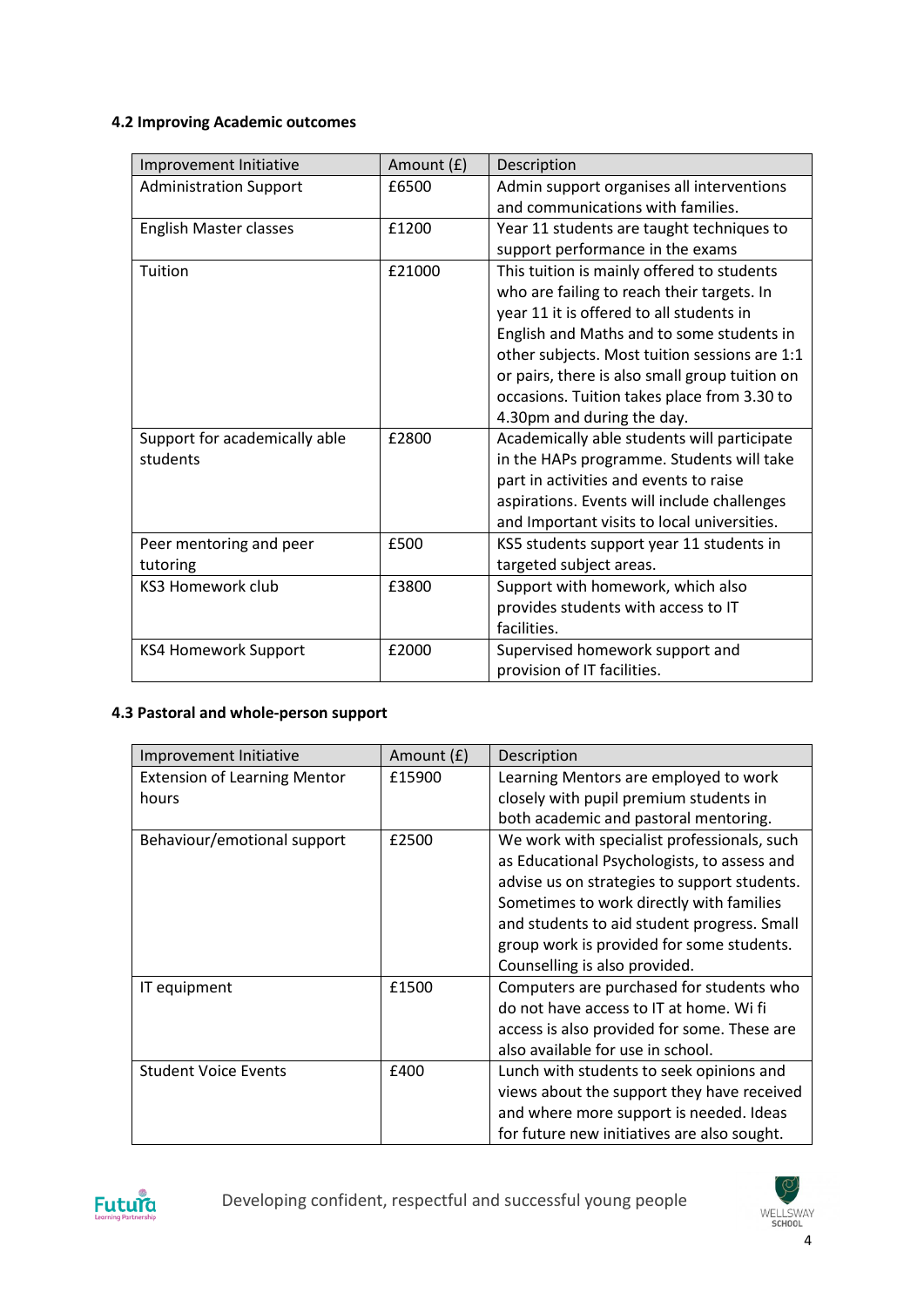| Mental health                   | £1700   | Members of staff work with the equalities       |
|---------------------------------|---------|-------------------------------------------------|
|                                 |         | group to raise the awareness of mental          |
|                                 |         | health issues. Events are run to also           |
|                                 |         | support a positive mental health.               |
| Careers advice/service IAG      | £3800   | All KS4 pupil premium students have an          |
|                                 |         | extra careers interview in order to support     |
|                                 |         | transition and to encourage realistic, but      |
|                                 |         | high aspirations. Examples of support are a     |
|                                 |         | visit to the Skills show in Birmingham and      |
|                                 |         | guidance on apprenticeships. Students will      |
|                                 |         | be supported to make appropriate KS5            |
|                                 |         | choices and this may include transporting       |
|                                 |         | some students to visit college or other         |
|                                 |         | establishments. Year 9 students are also        |
|                                 |         | supported with pathway choices.                 |
| <b>Breakfast Club</b>           | £4200   | All students are eligible for a free breakfast. |
|                                 |         | This encourages healthy eating habits and       |
|                                 |         | supports prompt arrival at school.              |
| Curriculum visits               | £10000  | Curriculum trips, visits and on-site events     |
|                                 |         | are fully funded for Pupil Premium              |
|                                 |         | students.                                       |
|                                 |         |                                                 |
| Equipment for day to day school | £2300   | Everyday school equipment is provided           |
|                                 |         | where needed such as pens, pencils, a           |
|                                 |         | scientific calculator, revision guides,         |
|                                 |         | reading texts, food ingredients and             |
|                                 |         | payment for peripatetic music lessons.          |
|                                 |         | We also support some FSM families with          |
|                                 |         | uniform.                                        |
|                                 |         |                                                 |
| Cultural visits                 | £1850   | Targeted students are taken to the theatre      |
|                                 |         | and to visit to Museums.                        |
|                                 |         |                                                 |
| Peripatetic music lessons.      | £3000   | Students are encouraged to learn to play an     |
|                                 |         | instrument or take singing lessons.             |
| Travel for parents and students | £1200   | Transport for parents and students to           |
|                                 |         | attend meetings and school events.              |
|                                 |         | Transport for students to College.              |
| Summer school                   | £600    | Funding to run a summer school to support       |
|                                 |         | transition for students in year 6 into year 7.  |
|                                 |         | Home visits to advertise the summer             |
|                                 |         | school.                                         |
| Mentoring                       | £1000   | Mentors to support students                     |
|                                 |         |                                                 |
|                                 |         |                                                 |
| Contingency                     | £5300   |                                                 |
|                                 |         |                                                 |
|                                 | £145000 |                                                 |
| <b>Total</b>                    |         |                                                 |